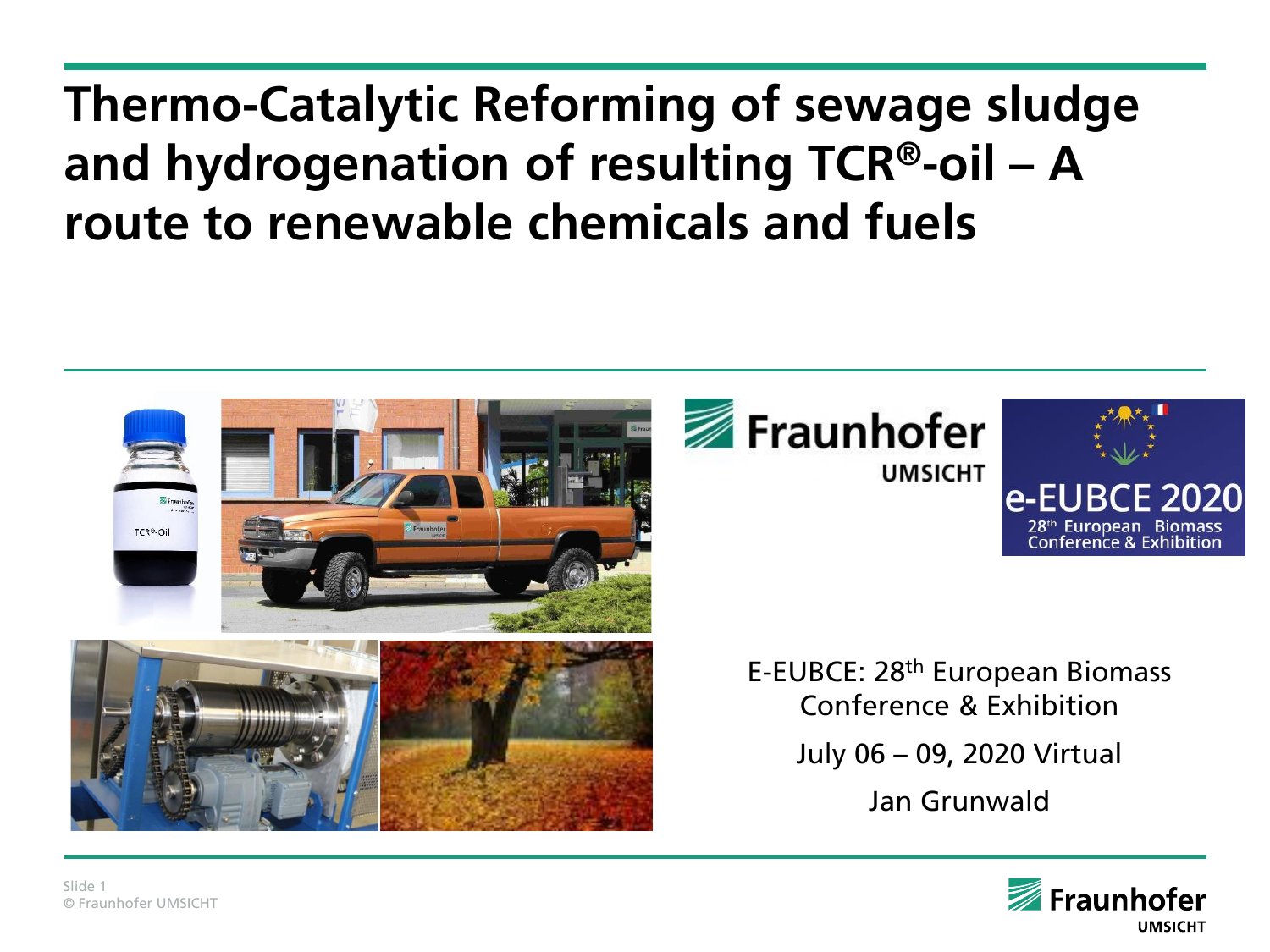# **From solid waste Biomass to Bio-fuels Analysis of the products – TCR®-oil**

| Fraunhofer<br>reth soll for two news<br>TCR <sup>®</sup> -Oil | High quality,<br>engine-ready |                  | 76.6 wt. %     |
|---------------------------------------------------------------|-------------------------------|------------------|----------------|
|                                                               |                               | H                | 9.0 wt. %      |
|                                                               |                               | N                | 7.3 wt. %      |
|                                                               |                               | S                | 1.6 wt. $%$    |
|                                                               | LHV:<br>$\approx$ 34 MJ/kg    | $O$ (diff.)      | 3.5 wt. $%$    |
|                                                               |                               | H <sub>2</sub> O | 2.0 wt. %      |
|                                                               |                               | <b>TAN</b>       | 0.6 mg KOH/g   |
|                                                               |                               | Ash              | $< 0.005$ wt.% |

- $\triangleright$  Thermal stable
- Low in O;S;N
- **► Low water content**
- $\triangleright$  High heating value

Excellent Precursor for Hydrogenation

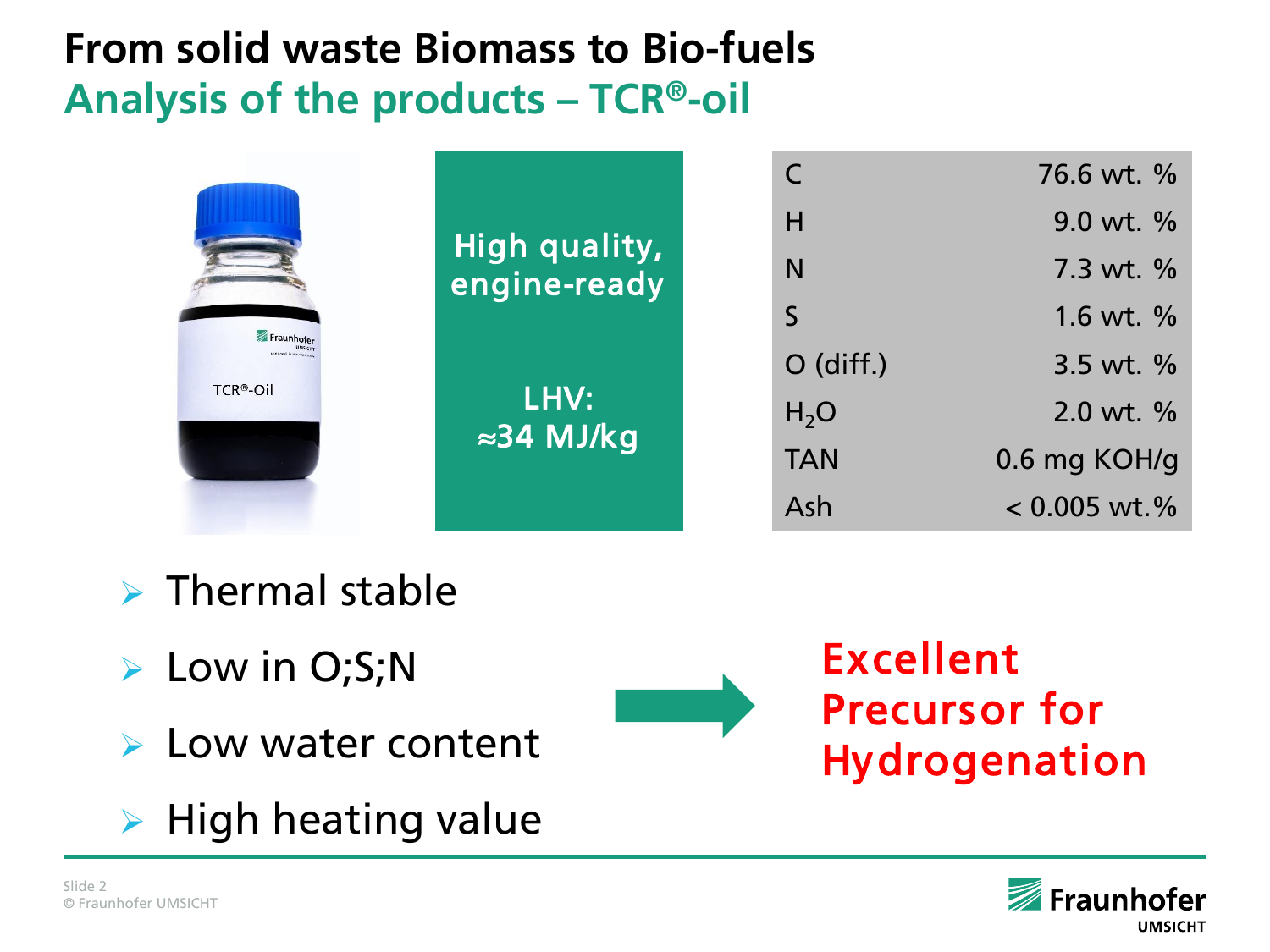### **From solid waste Biomass to Bio-fuels Analysis of the products – TCR®-gas**

|                                           | H <sub>2</sub>  | $38 \pm 3 \frac{v}{v}$ %    |
|-------------------------------------------|-----------------|-----------------------------|
| <b>Engine-ready gas</b>                   | CO              | $8 \pm 2 \frac{\nu}{\nu\%}$ |
| HHV:<br>$\approx$ 14-18 MJ/m <sup>3</sup> | CO <sub>2</sub> | $30 \pm 3 \frac{v}{v}$ %    |
|                                           | CH <sub>4</sub> | $14 \pm 2 \frac{v}{v}$ %    |
|                                           | $C_xH_y$        | $3 \pm 1 \frac{v}{v\%}$     |

 $\triangleright$  Required hydrogen for the hydrogenation can be used from TCR®-gas

> No further hydrogen source is needed

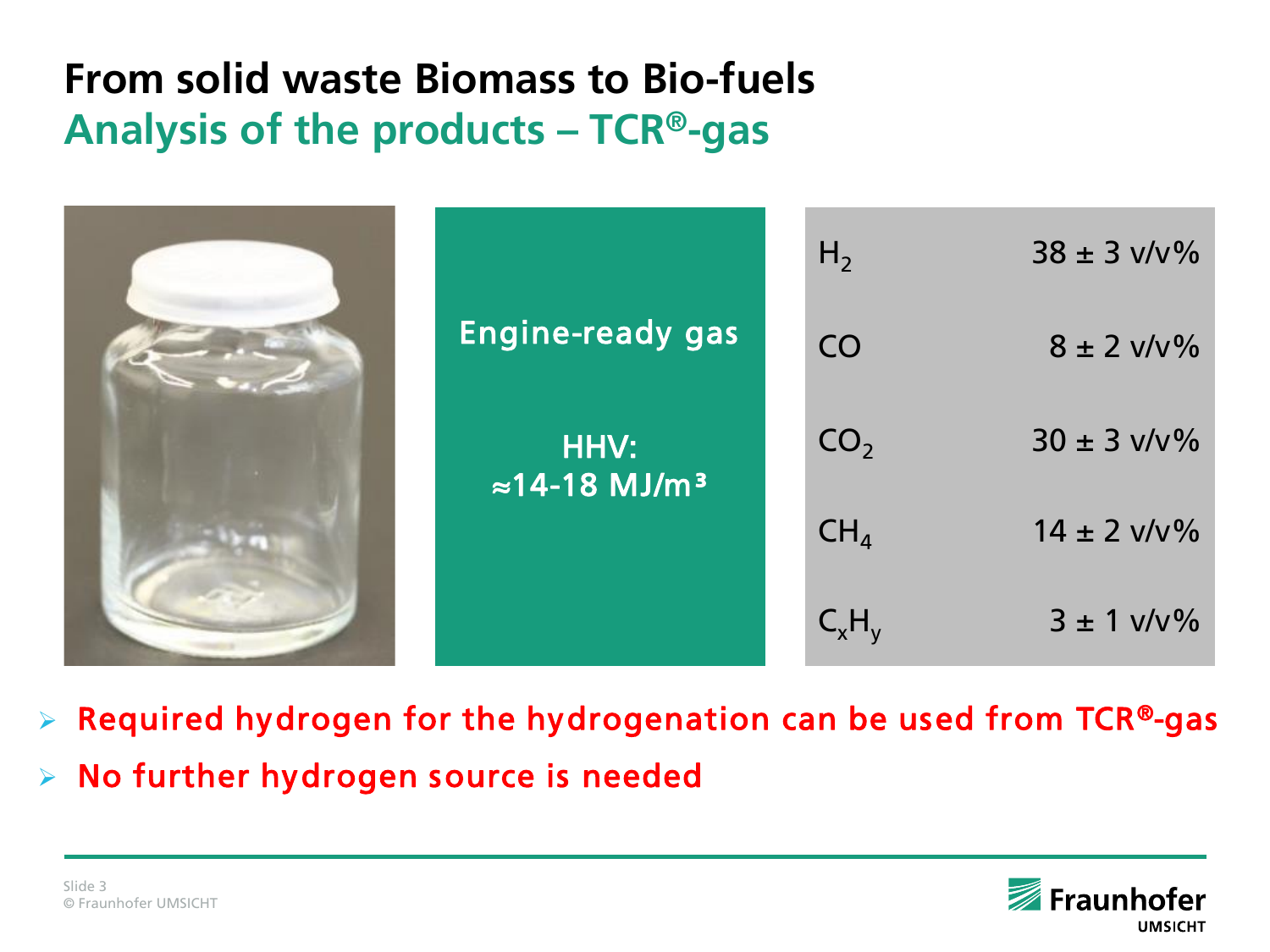# **From solid waste Biomass to Bio-fuels Product application – TCR®-oil and hydrogenated TCR®-oil**

### TCR®-oil

**CHP Engine**

**Dual Fuel Engine (with Syngas)**

**Fuel Blends**



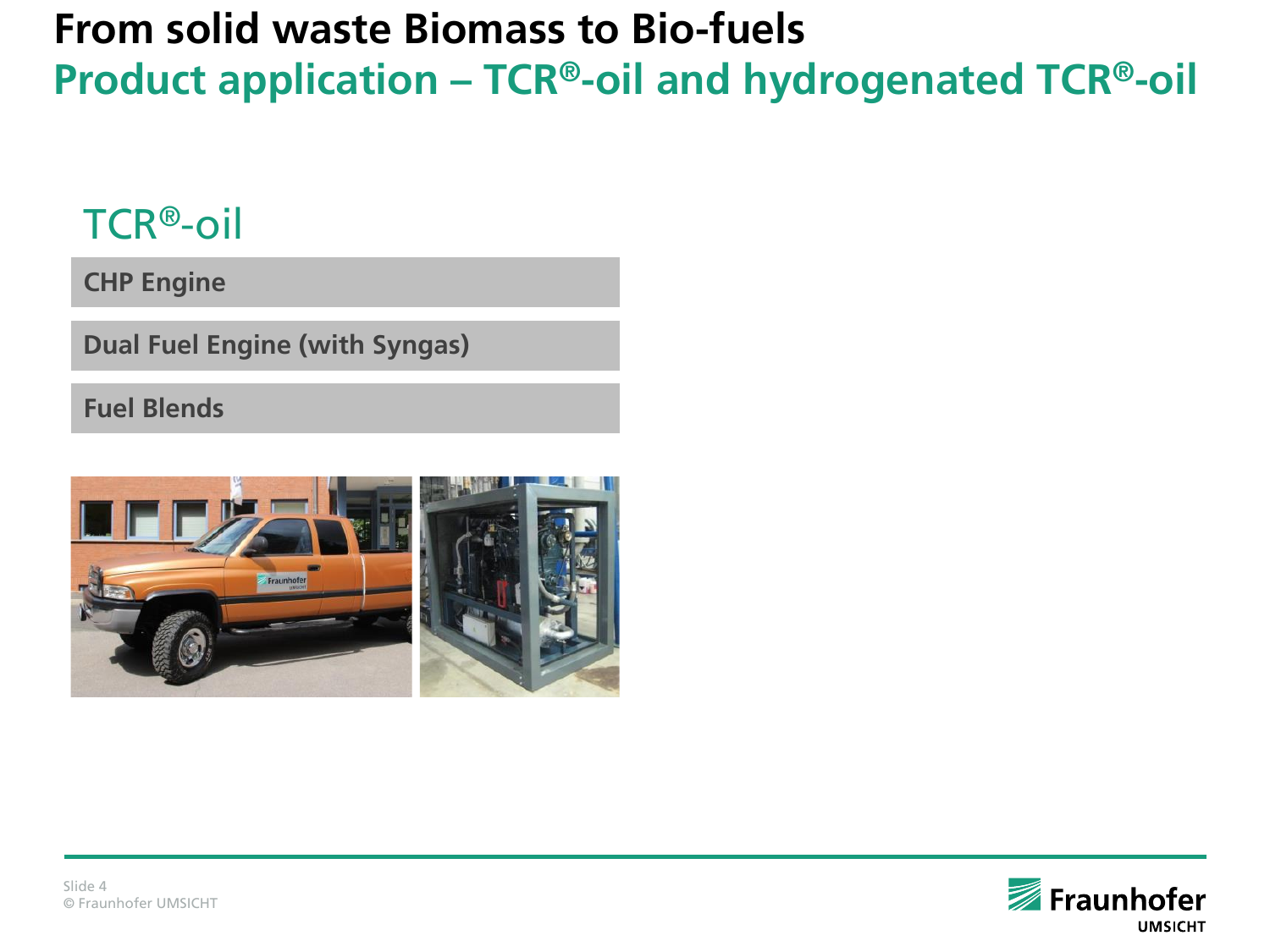# **From solid waste Biomass to Bio-fuels Upgrading of TCR®-oil - Catalytic hydrogenation**

- Removal of N, O, S, Water  $R_1 \longrightarrow R_2 \xrightarrow{+3H_2} R_1 \longrightarrow R_1 \longrightarrow_{CH_3} + \longrightarrow_{R_2} + NH_3$ **C** & H content increase  $R \sim$ <sup>OH  $\longrightarrow$   $R \sim$ <sup>H</sup> + H<sub>2</sub>O</sup> **Saturation of double bounds**  $R \xrightarrow{SH} \xrightarrow{+H_2} R \xrightarrow{H} + SH_2$ ■ NiMo or CoMo on Al<sub>2</sub>O<sub>3</sub>  $R_1 \rightarrow R_2 \rightarrow R_1 \rightarrow R_1$  $T = 240 - 400^{\circ}C$  $p = 40 - 150$  bar
- **Hydrogen consumption: 34.4 mmol H2/g**<sub>oil</sub>  $C_NH_MN_XO_VS_7 + K H_2 \rightarrow N CH_2 + X NH_3 + Y H_2O + Z H_2S$   $K = N + 1.5 X + Y + Z - 0.5 M$

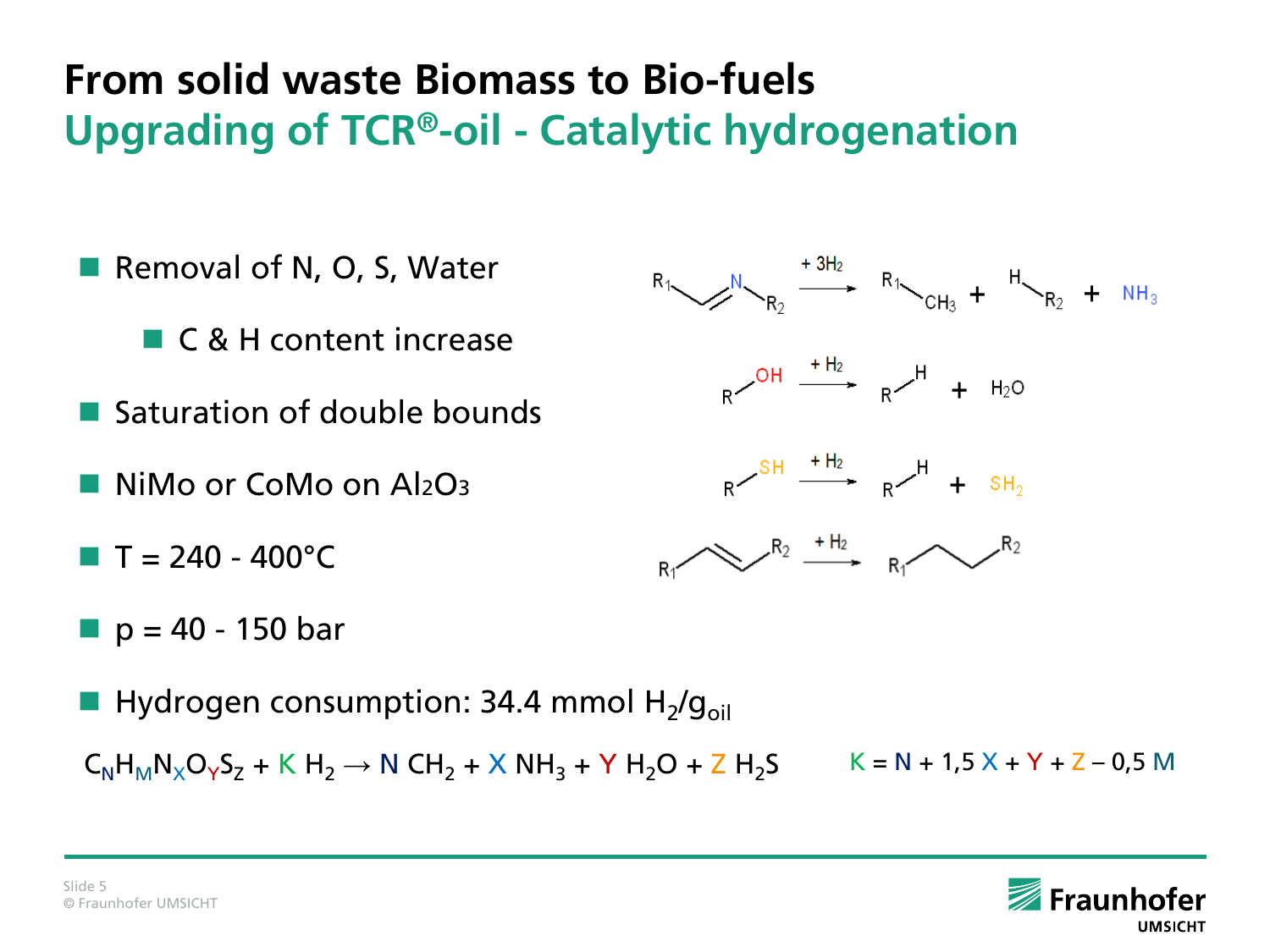### **From solid waste Biomass to Bio-fuels Product application – TCR®-oil and hydrogenated TCR®-oil**

# TCR®-oil hydrogenated TCR®-oil **CHP Engine Green Diesel Dual Fuel Engine (with Syngas) Green crude Naphtha Green ChemicalsFuel Blends** ASG<br>Analytik-Service **APPROVED FOR DAILY USE**  $: 2307169 -$

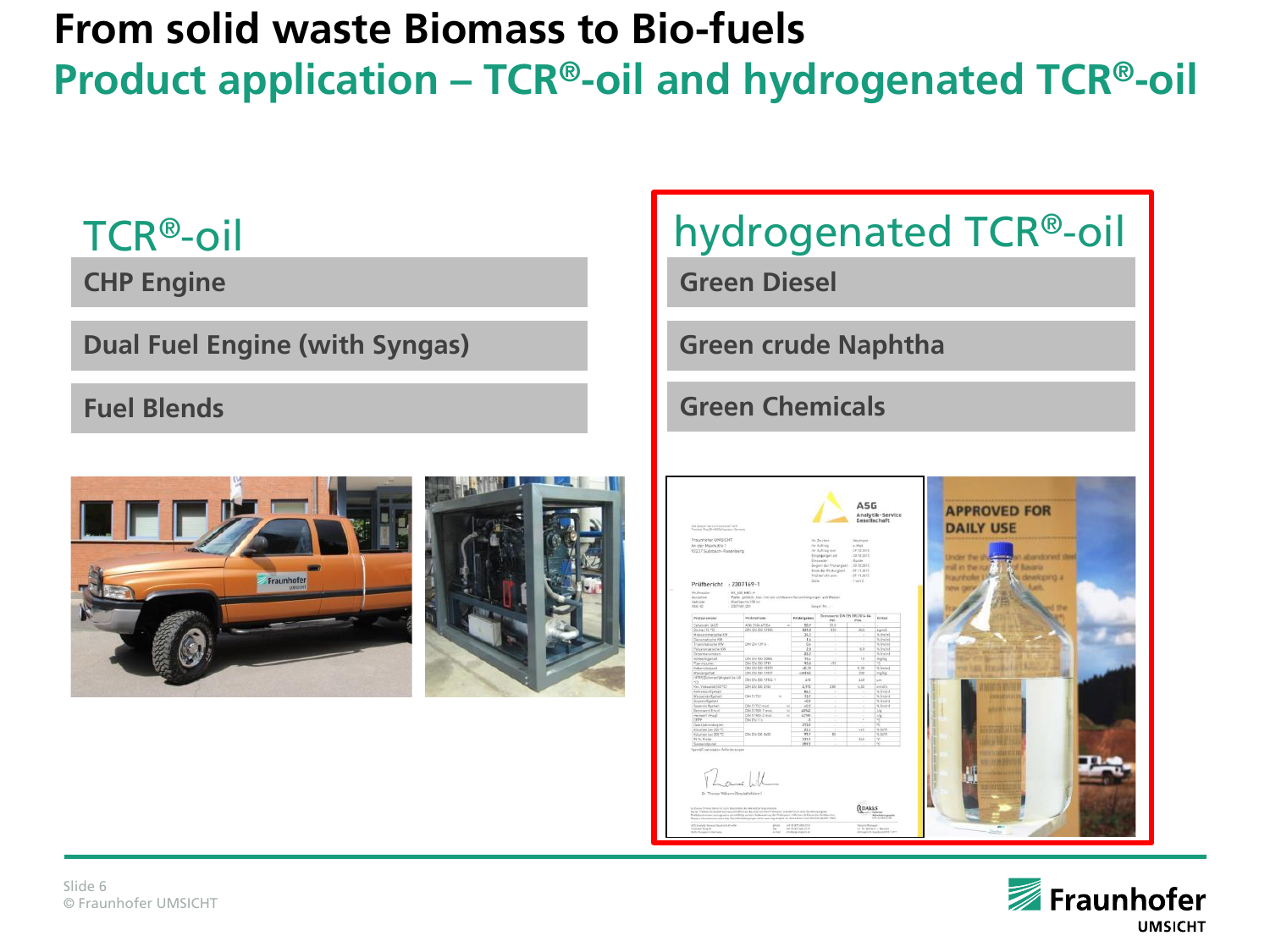# **From solid waste Biomass to Bio-fuels Hydrogenation plant – Batch and continuous plant**



#### Batch-Reactor

- 500 ml reactor volume
- 30 ml sample volume



Continuous Reactor system

- 3 reactors with volume of 2.5 liter per reactor
- 3 kg/h feedstock input
- Gas recycling, GC online analysis

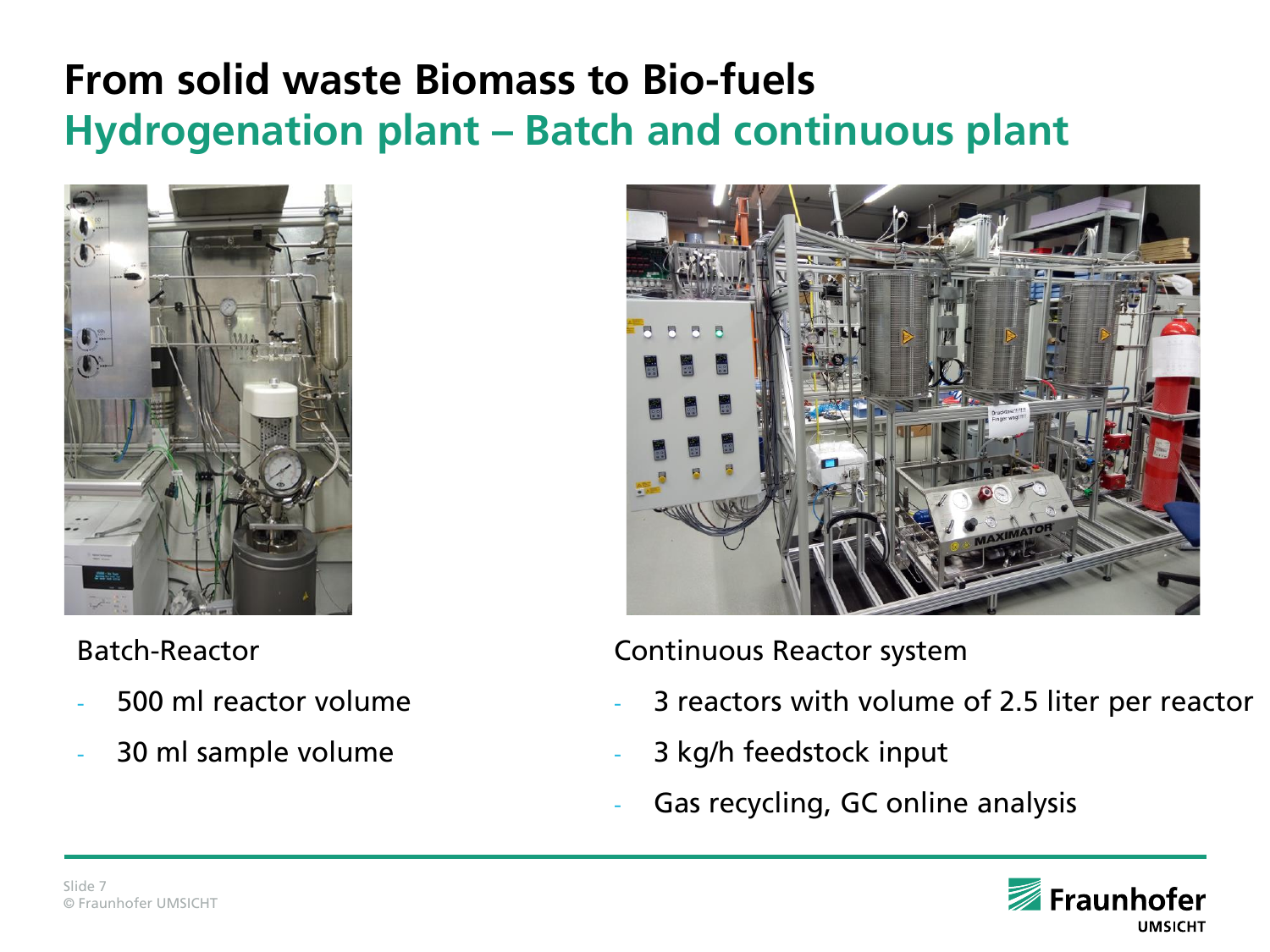# **From solid waste Biomass to Bio-fuels Analysis of TCR®-oil and hydrogenated TCR®-oil made of sewage sludge**

| <b>TCR®-OIL</b>                                                                                                                                                                                                                                                                                          |               | <b>HYDROGENATED TCR®-OIL</b>                                                                                                                                                                                                                                                                    |  |  |
|----------------------------------------------------------------------------------------------------------------------------------------------------------------------------------------------------------------------------------------------------------------------------------------------------------|---------------|-------------------------------------------------------------------------------------------------------------------------------------------------------------------------------------------------------------------------------------------------------------------------------------------------|--|--|
| TCR <sup>*</sup> -Oil                                                                                                                                                                                                                                                                                    |               | TCR <sup>w</sup> -HDO-Oi                                                                                                                                                                                                                                                                        |  |  |
| 76.6 wt%<br>H<br>$9.0 \text{ wt\%}$<br><b>LHV</b><br>34.8 MJ/kg<br>N<br>7.3 wt%<br>4.2 mg KOH/g<br><b>TAN</b><br>$\mathsf{S}$<br>1.6 wt $%$<br>Viscosity<br>$9,1 \text{ mm}^2$ /s<br>960 kg/m <sup>3</sup><br>Density<br>$O$ (diff.)<br>$3.5$ wt%<br>2.0 wt%<br>H <sub>2</sub> O<br>Ash<br>$< 0.005$ wt% | HYDROGENATION | 86.2 wt%<br>H<br>13.8 wt%<br><b>LHV</b><br>42.8 MJ/kg<br>N<br>$< 0.1 wt$ %<br>TAN $< 0.1$ mg KOH/g<br>$\mathsf{S}$<br>0.0015 wt<br>Grade 1<br>Copper corr.<br>Flash point<br>$<$ - 20 °C<br>O (diff.) $< 0.1$ wt%<br>Yield<br>~1.80~%<br>0.0016 wt%<br>H <sub>2</sub> O<br>$< 0.005$ wt%<br>Ash |  |  |

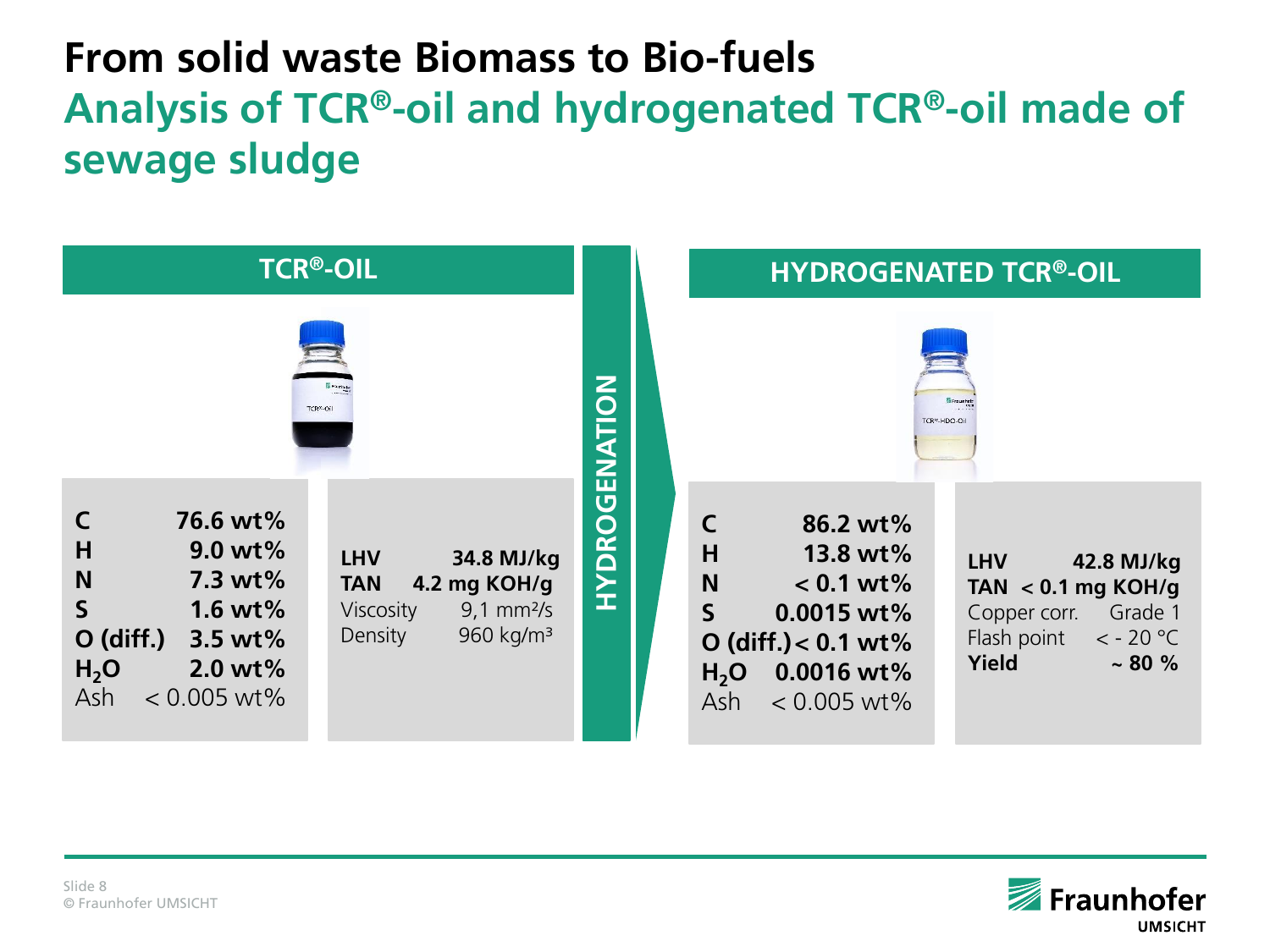## **From solid waste Biomass to Bio-fuels GC-analysis off-gas of the hydrogenation step**

| <b>Species</b>  | Amount | Units [vol.-%/ppm] |
|-----------------|--------|--------------------|
| H <sub>2</sub>  | 96.01  | $vol. -\%$         |
| NH <sub>3</sub> | 2.1    | $vol. -\%$         |
| $H_2S$          | 1.0    | $vol. -\%$         |
| CO              | 0.01   | $vol. -\%$         |
| CO <sub>2</sub> | 0.01   | $vol. -\%$         |
| $C_1-C_5$       | 1.76   | $vol. -\%$         |

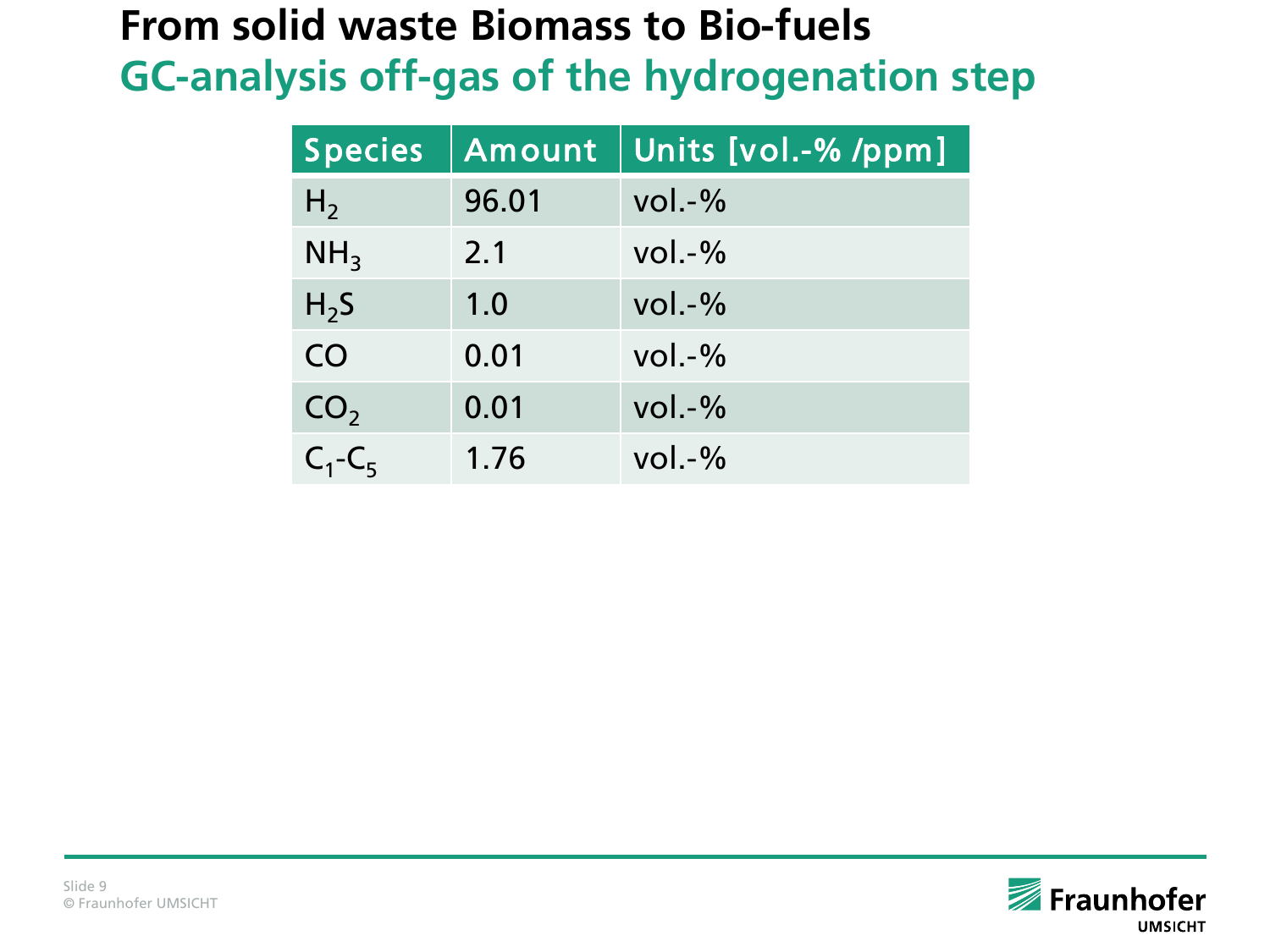# **From solid waste Biomass to Bio-fuels Distillation of hydrogenated TCR®-oil sewage sludge**



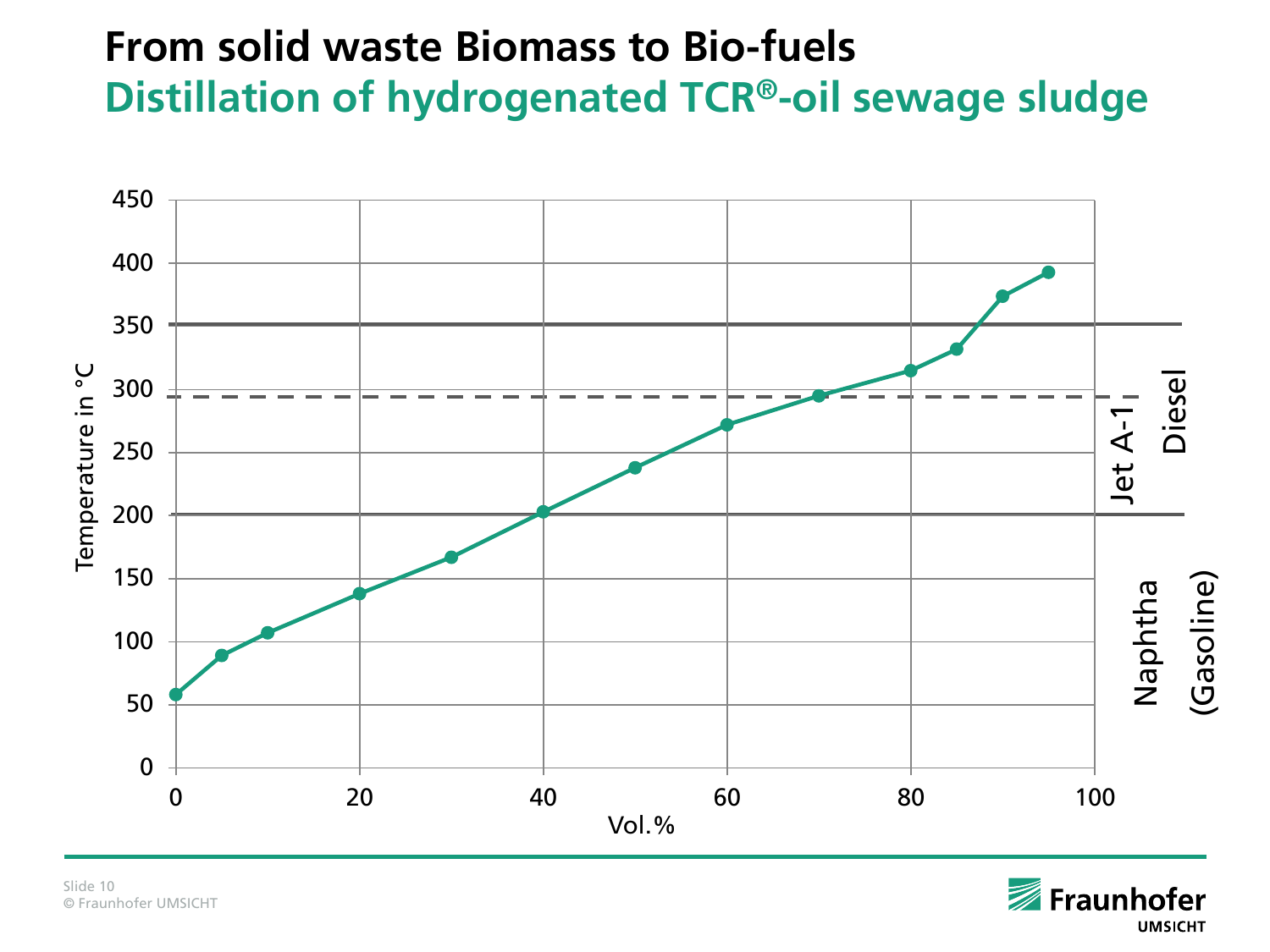### **From solid waste Biomass to Bio-fuels Comparison of the diesel fraction with EN 590**

| <b>Test parameters</b>                             |          | Test result DIN EN 590:2014 Unit |                            |
|----------------------------------------------------|----------|----------------------------------|----------------------------|
| Cetane number (ICZ)                                | 49,9 *   | $\geq 51$                        |                            |
| Cetane index (including density and distillation)  | 48,5     | $\geq 46$                        |                            |
| Density at 15 °C                                   | 824      | 820 - 845 kg/m <sup>3</sup>      |                            |
| Polycyclic aromatic hydrocarbons                   | 1,7      |                                  | $\leq 8.0$ % (m/m)         |
| Sulphur content                                    | $19,1*$  |                                  | $\leq 10,0$ mg/kg          |
| Flash point Pensky-Martens                         | 69       | $>$ 55 °C                        |                            |
| Coke residue (from 10% dest. residue)              | < 0,10   |                                  | ≤ 0,30 % (m/m)             |
| Ash content (775 °C)                               | < 0,001  |                                  | $\leq 0.01$ % (m/m)        |
| water content                                      | 101      |                                  | $\leq$ 200 mg/kg           |
| <b>Total Pollution</b>                             | < 12     |                                  | $\leq$ 24 mg/kg            |
| Corrosion effect on copper (3 h, 50 °C)            |          |                                  | 1 Korr.Grad                |
| Fatty acid methyl ester content                    | < 0,1    |                                  | ≤ 7,0 % (V/V)              |
| Oxidation stability (DIN EN ISO 12156-1 : 2016)    | 5        |                                  | $\leq$ 25 g/m <sup>3</sup> |
| Oxidation stability (DIN EN 15751 : 2014)          | >48      | $\geq 20 h$                      |                            |
| HFRR (lubricity) at 60 °C                          | 320      | ≤460 µm                          |                            |
| Kinematic viscosity at 40 °C                       | $1,861*$ | $2,00 - 4,50$ mm <sup>2</sup> /s |                            |
| % (V/V) collected at 250 °C                        | $66,7*$  |                                  | $\leq 65$ % (V/V)          |
| % (V/V) collected at 350 °C                        | > 98     |                                  | $\geq$ 85 % (V/V)          |
| 95 % (V/V) collected from                          | 295,9    | ≤ 360 °C                         |                            |
| CFPP / melting point (16.11-28.02)                 | $-28$    | $-20$ °C                         |                            |
| CFPP / melting point (01.10-15.11)                 | $-28$    | $-10$ <sup>o</sup> C             |                            |
| CFPP / melting point (15.04-30.09)                 | $-28$    |                                  | 0°C                        |
| Manganese content                                  | < 0, 5   |                                  | $\leq$ 2 mg/l              |
| * Achievable by an adjustment of the hydrogenation |          |                                  |                            |

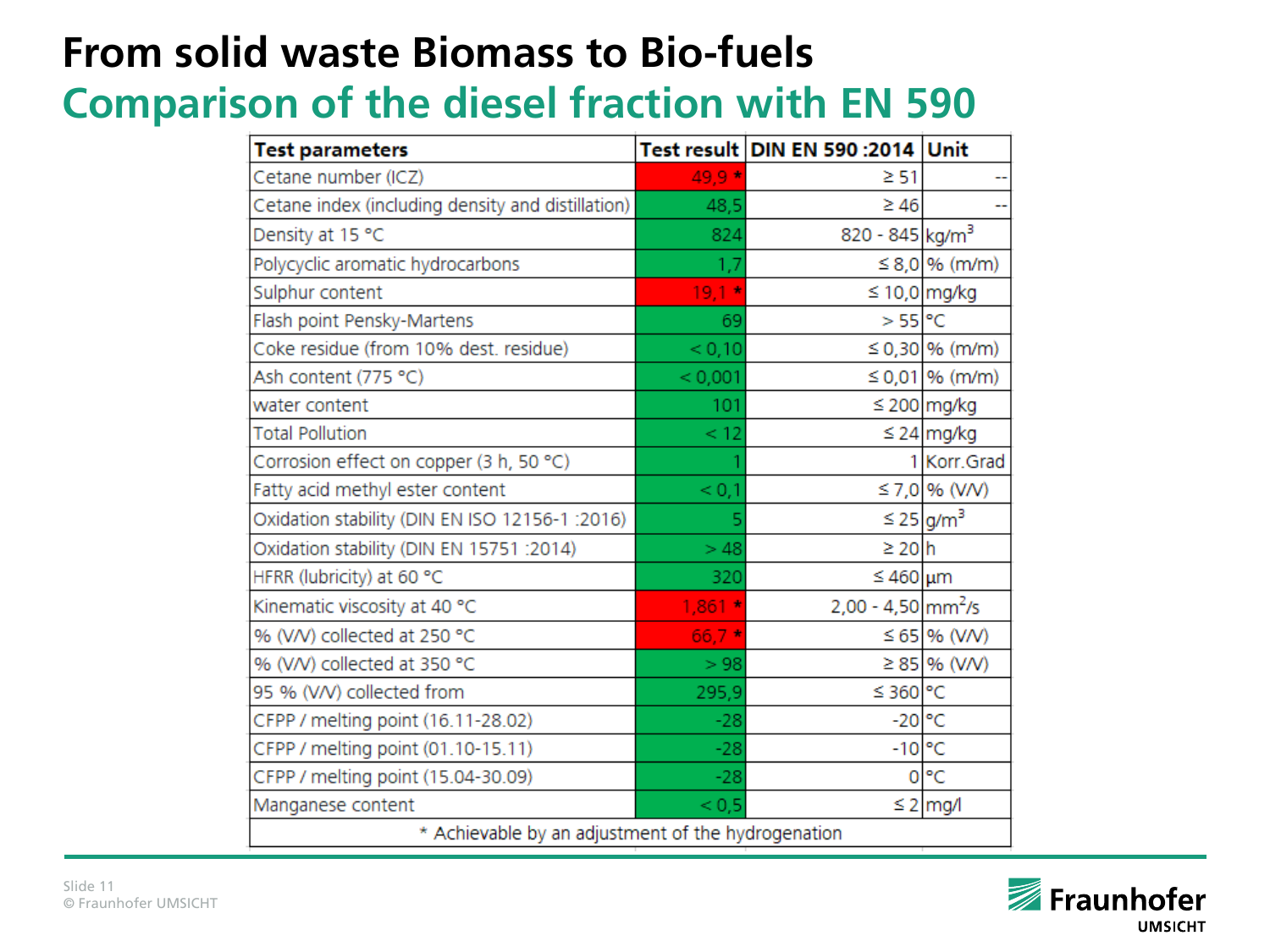# **From solid waste Biomass to Bio-fuels**

# **Comparison of the crude gasoline fraction with EN 228**

| $61*$                                                                      | $\geq 95$          |                                           |  |  |
|----------------------------------------------------------------------------|--------------------|-------------------------------------------|--|--|
| $< 60*$                                                                    | $\geq 85$          |                                           |  |  |
|                                                                            | $\leq 5.0$         | mg/kg                                     |  |  |
| 772,9                                                                      | 720,0 - 775,0      | kg/m <sup>3</sup>                         |  |  |
| 5,5                                                                        | $\leq 10,0$        | mg/kg                                     |  |  |
| ${}_{0,5}$                                                                 | $\leq 2.0$         | mg/l                                      |  |  |
| > 360                                                                      | $\geq 360$         | min                                       |  |  |
| ${}_{0,5}$                                                                 | $\leq 5,0$         | mg/100 ml                                 |  |  |
|                                                                            | Klasse 1           | Korr.Grad                                 |  |  |
| 0,54                                                                       | $\leq 18,0$        | % (V/V)                                   |  |  |
| 21,66                                                                      | $\leq 35,0$        | % (V/V)                                   |  |  |
| 0,52                                                                       | $\leq 1,0$         | % (V/V)                                   |  |  |
| < 0.01                                                                     | $\leq 2.7$         | % (m/m)                                   |  |  |
| < 0.01                                                                     | $\leq 3,0$         | % (V/V)                                   |  |  |
| < 0.01                                                                     | $\leq 5,0$         | % (V/V)                                   |  |  |
| < 0.01                                                                     |                    | % (V/V)                                   |  |  |
| < 0,01                                                                     | up to max. 2.7%    | % (V/V)                                   |  |  |
| < 0,01                                                                     | (m/m) Total oxygen | % (V/V)                                   |  |  |
| < 0.01                                                                     | content            | % (V/V)                                   |  |  |
| < 0.01                                                                     |                    | % (V/V)                                   |  |  |
| 9,3                                                                        | 45/60 - 60/90      | kPa                                       |  |  |
|                                                                            |                    | °C                                        |  |  |
| $0***$                                                                     | 20/22 - 48/50      | % (V/V)                                   |  |  |
| $0.8***$                                                                   | 46/46 - 71/71      | % (V/V)                                   |  |  |
| 84,7                                                                       | $\geq 75/75$       | % (V/V)                                   |  |  |
| 190,5                                                                      | $\leq 210,0$       | °C                                        |  |  |
|                                                                            | $\leq 2,0$         | % (V/V)                                   |  |  |
| * Achievable by further Catalytic reforming during the raffinery process   |                    |                                           |  |  |
| ** Lack of light boilers due to laboratory distillation without cryocooler |                    |                                           |  |  |
|                                                                            |                    | Test result DIN EN 228 :2014 Unit<br>94,3 |  |  |

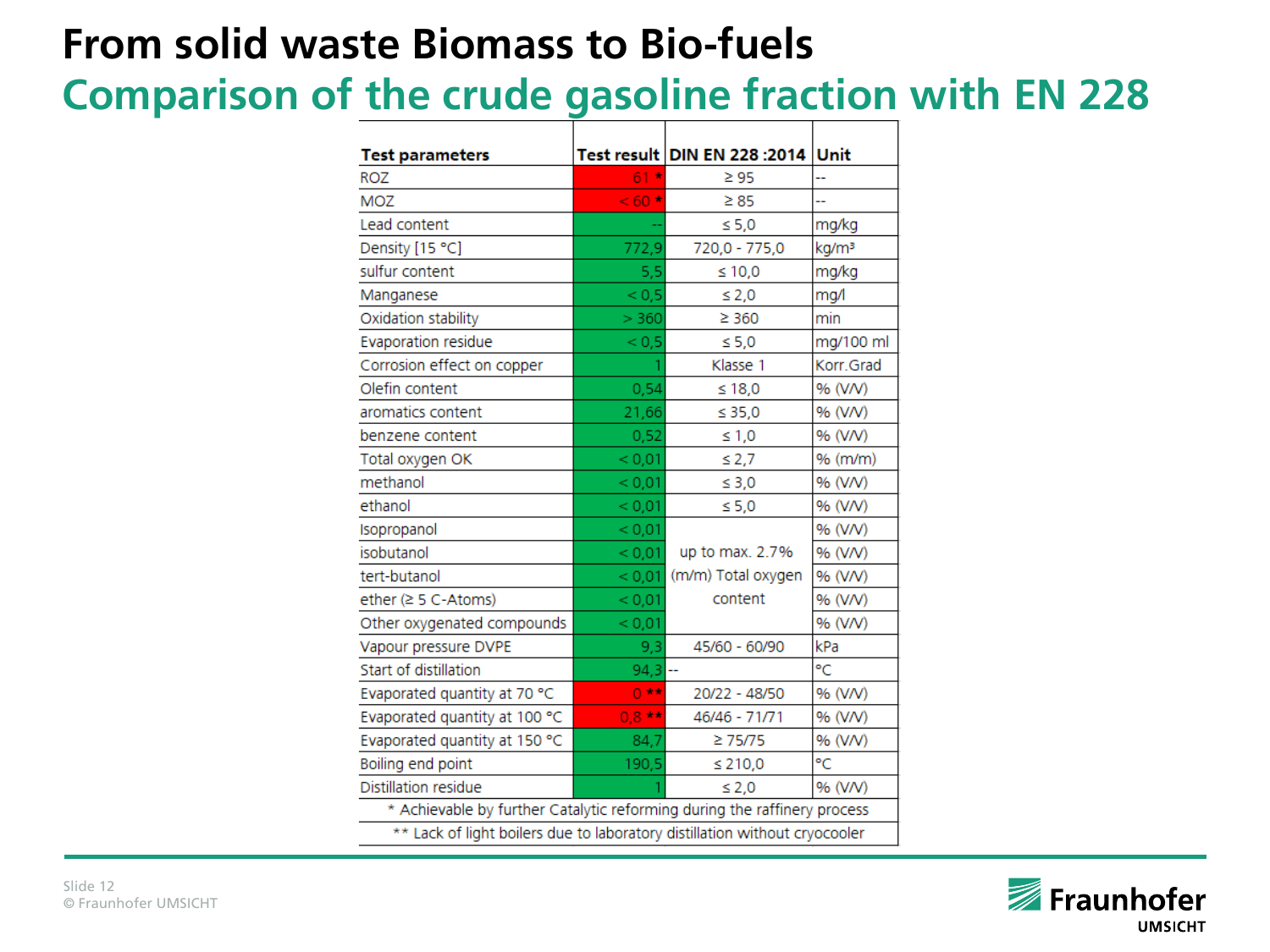# **Conclusion**

- Crude TCR<sup>®</sup>-oil highlights
	- Thermally stable (atmospheric distillation)
	- Directly suitable for hydrogenation
	- Required hydrogen can be used from TCR® gas

- Hydrogenation highlights
	- $\blacksquare$  Renewable chemicals extractable
	- Renewable crude gasoline and diesel (EN 590)
	- TCR® / Hydrogenation demonstration EUproject: To-Syn-Fuel